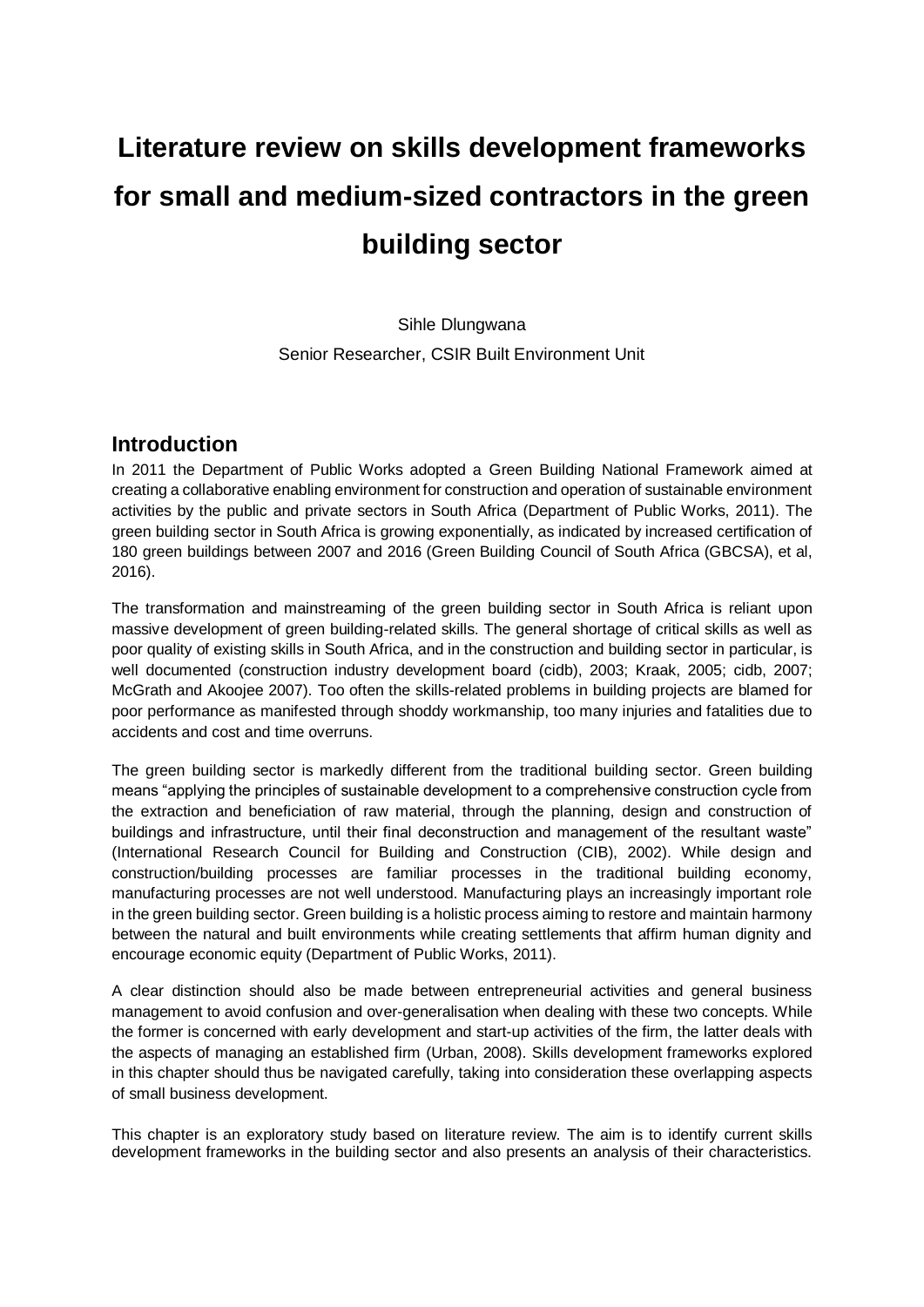Thematic analysis was used to analyse a number of articles in order to develop an appropriate framework for supporting future skills development programmes and tools for the green building sector.

# **Defining a green contractor**

Generally speaking a green enterprise is one that embraces the core principles of sustainable development in all aspects of its operations, products and services. The sustainability principles entail managing an enterprise in a manner that takes care of social and economic progress while maintaining the environmental balance. The desire for such an enterprise to 'do good and no harm' is as strong as its profit motive and equally important in terms of the goals of the business (International Labour Organisation (International Labour Organisation (ILO), 2013a).

A green construction contractor thus takes great care in ensuring that it uses green materials to construct buildings. Green materials are typically produced from renewable resources, processed using low energy, and have low or no volatile organic compounds (VOCs). A green contractor cares for the well-being of its employees in terms of health and safe working methods and fair remuneration processes – promoting the so-called smart jobs or descent work. The use of skilled local labour is maximised as far as possible and gender equality is strongly promoted within an enterprise. A green contractor therefore adopts principles, policies and practices that improve the quality of life for their customers, employees and the communities in which they operate (International Labour Organisation (ILO), 2013a).

## **Literature on entrepreneurship and skills development frameworks**

Entrepreneurship has a long history dating as far back as the fourteenth century. The term 'entrepreneur' was defined by Cantillon in the seventeenth century (Schumpeter, 1954). Nowadays the teaching of business and entrepreneurship skills is a common practice in many institutions of education, including in many schools; and this development has helped greatly to debunk the myth that 'entrepreneurs are born, not made'.

The problem of shortage of critical skills as well as poor quality of existing skills in South Africa, and in the construction and building sector particularly, is well documented (construction industry development board (cidb), 2004; Kraak, 2005; cidb, 2007; McGrath and Akoojee 2007). A cursory observation into the National Scarce Skills List (Department of Labour, 2010) shows that building and manufacturing skills account for 60% of the total skills shortage in South Africa which is estimated at 42,850. The research on construction industry skills by the construction industry development board (cidb) (2011) concluded that less than 5% of lower level owner contractors (Grade 2-4) have a management qualification. Around 30% of employees in this category do not have a technical qualification.

In building projects, poor business management and poor project management are blamed for a number of performance-related problems (cidb, 2009), with the main culprits being:

- Poor quality of workmanship which compromises structural integrity of buildings and safety of the occupants;
- Time and budget overruns resulting in late completion of projects and delayed occupancy of buildings;
- Budget overruns resulting in reduced impact and compromised service delivery;
- Time overruns resulting in late completion of projects and delayed occupation of buildings; and
- Budget overruns resulting in reduced profitability and compromised service delivery.

The analysis of countries' experiences reveals that skill shortages constrain the transition to a green economy – in terms of filling the posts for new occupations and in terms of changing the skill profile of a large number of occupations (International Labour Organisation (ILO), 2011). The research also documents the need to provide opportunities for acquiring new skills to those who are at risk of losing jobs in the high-emissions industries (International Labour Organisation (ILO), 2011). The adoption of training frameworks varies according to different countries. Some countries develop training strategies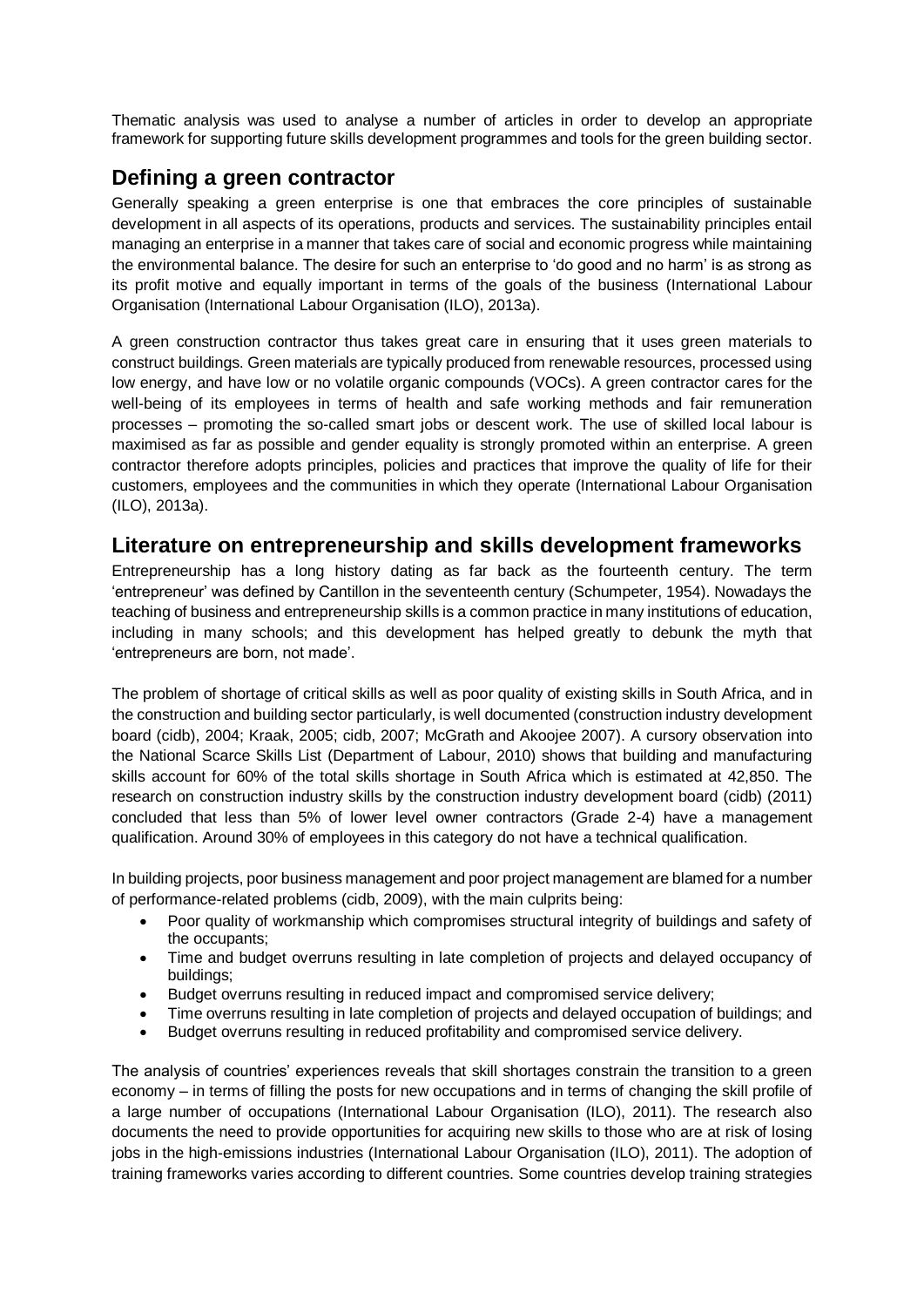and policies to proactively anticipate and meet the challenges of new skills, whereas other countries adjust existing mechanisms and systems on an ad hoc basis (International Labour Organisation (ILO), 2011).

The availability of workers and enterprises with appropriate green skills is critical role for green transformation. Employers investing in the green technologies need to be able to find workers with the right skills (International Labour Organisation (ILO), 2011). Workers and communities that lose jobs in the 'brown' industries need opportunities to develop new skills for the green economy (International Labour Organisation (ILO), 2011).

The challenges relating to entrepreneurship and business skills internationally and in the South African construction sector have resulted in the development of a number of interventions and frameworks aimed to address these challenges.

#### **Critical success factors for small enterprises**

A number of critical success factors (CSFs) for small construction enterprises have been identified by many researchers across a number of countries (e.g. Moss et al, 2008; Dlungwana, 2011; Lu & Shen, 2008). In the effort to ensure the impact of skills development programmes, it is worthwhile assessing these programmes against these key success factors.

Based on the small contractor development programmes conducted in South Africa's Eastern Cape province, Dlungwana (2011) identifies the CSFs for contractors in the programme as tendering skills, project costing and project management. All these were grouped under the broad theme of business management skills.

In a study across three large provinces in China, Lu et al (2008) identified 48 critical success factors (CSFs) for Chinese contractors. The top ten of these CSFs were: Bidding strategy; An explicit competitive strategy; Relationship with government departments; Cost management; Sustainable development of human resources; Communication and coordination among functional departments; Risk management; Quality management; Strategic awareness and perspective and Site management. The findings of this research corroborated with research in many other countries although there were also notable differences, particularly in the order of importance of the CSFs.

Studies conducted in the UK show that good corporate governance practices on environmental and social issues enhances companies' shareholders value, or at the very least, protects their highly valuable reputations (Sustainable Construction Task Group (SCTG), 2002). A study showed that those companies with the respect for the environment (FTSE4Good companies) are considered to have performance than conventional FTSE100 companies. A similar study showed that on the Dow Jones index environment-friendly companies outperformed their other peers by 15% (Sustainable Construction Task Group (SCTG), 2002). Tan et al recognise the linkage between sustainability performance and business competitiveness (Tan et al, 2011). These studies demonstrate that implementation of sustainable construction practices can be a critical success factor because the positive messages created about a contractor may lead to competitiveness in the marketplace.

The World Bank identifies five key support areas for green SMEs that governments, developing agents and other actors in developing countries should promote (International Bank for Reconstruction and Development for Reconstruction and Development, 2014). These areas are entrepreneurship and business acceleration, innovation and finance, market development, technology development, and legal and regulatory framework.

The above CSFs are not exhaustive but provide an indication of some important aspects that should be used as benchmarks in assessing the impact of skills development.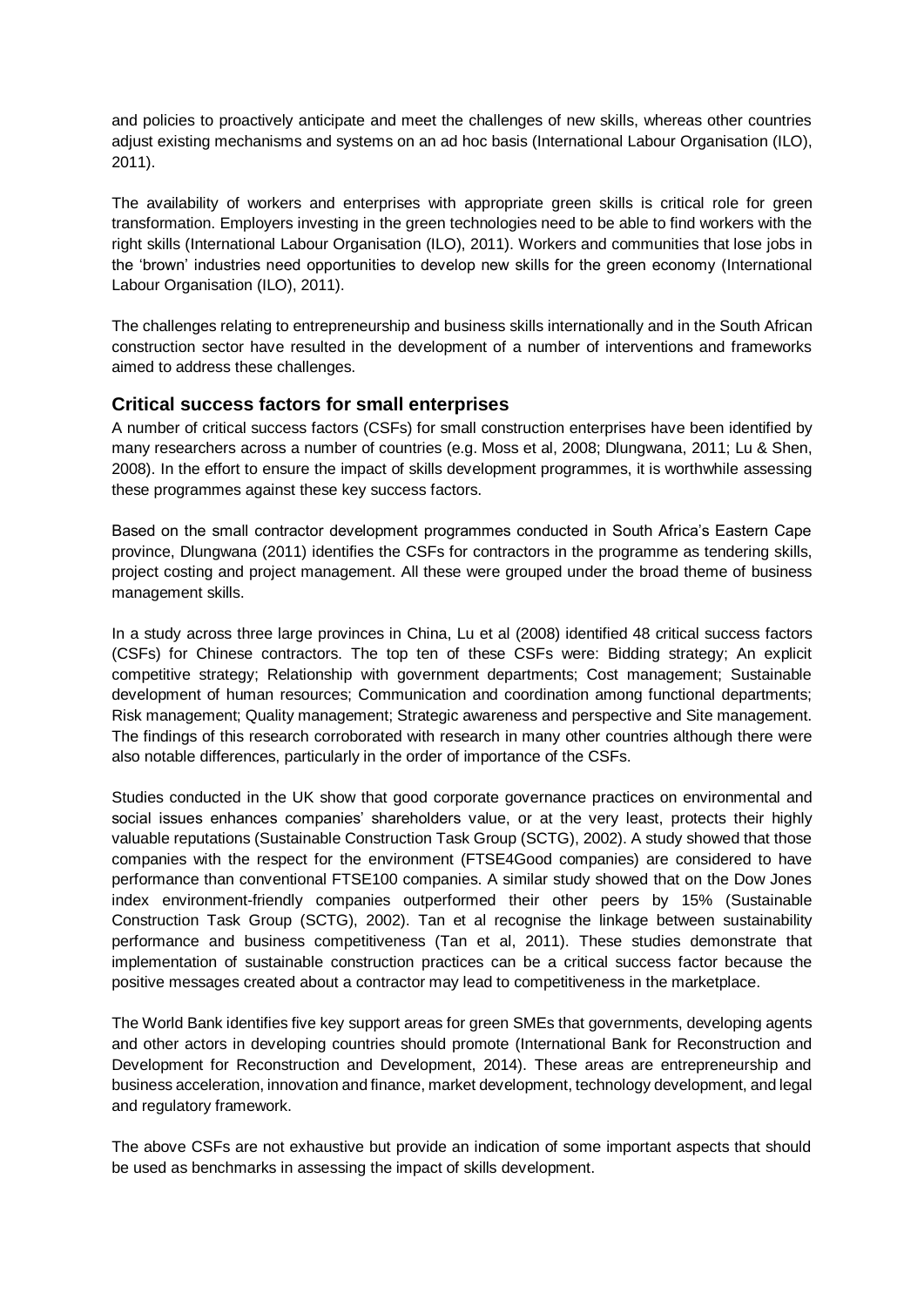#### **Different approaches to skills development frameworks**

Gibb's approach to entrepreneurship teaching entails 'generative learning', i.e. learning that embodies capacity to create and bring forward experience, rather than waiting for (and learning from) it (Gibb, 1997). Gibb argues that positivist-type approaches to small enterprise learning are inadequate as they do not harness understanding of the process of learning and he asserts that there is a best chance of successful learning if there is a thorough understanding of the process. Gibb also advocates for the learning process that involves, not only the business owner, but also the associated stakeholders, including client, suppliers and financiers – the so-called 'learning circle' (Gibb, 1997).

A national study conducted by the CIDB revealed that in 2009 there were 18 contractor development programmes (CDPs) involving some 1300 contractors (construction industry development board (cidb), 2009). Existing programmes vary from one another to a lesser or greater extent, and are typically characterised by the following features:

- **Procurement-driven support measures:** Most of the skills development programmes in South Africa are driven by public sector clients (e.g. government departments, municipalities and state-owned enterprises) through the procurement process. The key objective of a number of demand side measures is to create an enabling environment that supports small and medium size enterprises. The support measures may include quicker payment schedules, simplified bidding documents and relaxation of bonds and guarantees.
- **Theoretical training:** A number of skills development programmes include theoretical training as a strong component of the programme. The objective of such training is to provide a good grounding of the construction and building theory from entrepreneurial, managerial and technical perspectives.
- **Work (practical) Training:** The theoretical training is backed by a practical on-the-project experience where the entrepreneur and the organisation's senior staff are mentored by an experienced mentor. Mentorship is a point where theory and practice come together to create true learning, knowledge and lasting skills.
- **Monitoring and evaluation:** The cidb guidelines (construction industry development board (cidb), 2009) for skills development put emphasis on the need to monitor and evaluate the skills development frameworks in order to ensure high quality of training and mentorship. The monitoring and evaluation process thus facilitates assessment of the quality of skills being acquired by the entrepreneur, top management, and staff and provides a feedback mechanism for improving the training programmes.
- **Minimum risk for contractors:** It is important for the enterprise to risk something into the programme in order to solicit their commitment. Most programmes are criticised for absorbing full costs of the programmes resulting in enterprises failing to appreciate the importance of such opportunities as they contribute nothing for their development. Too often the skills development programmes have been criticised as job creation schemes that perpetuate entitlement to work dependency rather than creating sustainable skills desperately needed by the sector.

#### **Frameworks for skills development in the construction and building sector**

Since 1994 the construction and building sector has elevated skills developed by implementing numerous skills development frameworks targeted at improving the capacity of both the entrepreneurs and workers. Training of professionals, such as architects and engineers, adopts a different framework for skills development, which ranges from degree and diploma studies at educational institutions. There are also continuing professional development (CPD) courses offered to supplement their career development on a long-term basis. The summary of literature covered here focuses on skills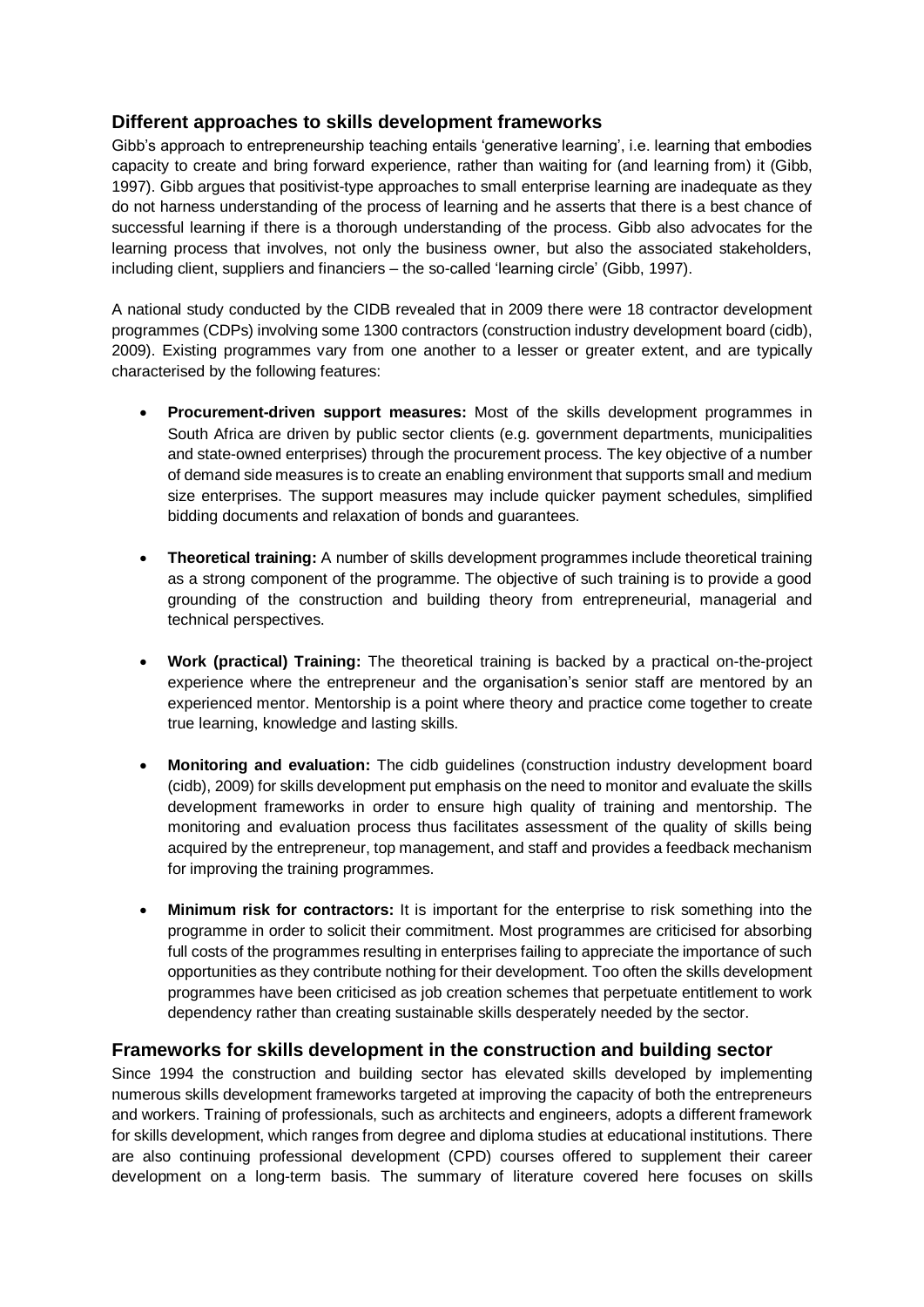development frameworks designed for small and medium sized contractors at both entrepreneurial/managerial level and employee level. In small contractors there is, however, a thin line between the entrepreneurial/managerial tasks and technical tasks since the entrepreneur and top management staff tends to get involved at many levels of the business operations. This means that skills development interventions should embrace a holistic, cross-cutting approach for the small enterprise.

Table 1 summarises the types of categories of skills development frameworks identified within the South African building sector.

| <b>Framework</b>                                                                                     | <b>Description</b>                                                                                                                                        | <b>Key features</b>                                                                                                                                                                                                                  | <b>Key stakeholders</b>                                                                                                                                                                                                         | <b>Comment</b>                                                                                                                                                        |
|------------------------------------------------------------------------------------------------------|-----------------------------------------------------------------------------------------------------------------------------------------------------------|--------------------------------------------------------------------------------------------------------------------------------------------------------------------------------------------------------------------------------------|---------------------------------------------------------------------------------------------------------------------------------------------------------------------------------------------------------------------------------|-----------------------------------------------------------------------------------------------------------------------------------------------------------------------|
| category / type                                                                                      |                                                                                                                                                           |                                                                                                                                                                                                                                      |                                                                                                                                                                                                                                 |                                                                                                                                                                       |
| A) Procurement<br>driven enterprise<br>development<br>programmes                                     | A group of<br>suppliers/<br>contractors are<br>trained within a<br>skills training<br>programme<br>thorough<br>theoretical and<br>practical training      | Entrepreneurial<br>$\bullet$<br>skills<br><b>Business</b><br>$\bullet$<br>management<br>skills<br>Training<br>$\bullet$<br>Mentorship<br>$\bullet$<br>Formalised<br>$\bullet$<br>monitoring<br>Formalised<br>$\bullet$<br>evaluation | Small/medium<br>$\bullet$<br>enterprise<br>Public sector<br>$\bullet$<br>government<br>departments,<br>Municipalities<br>$\bullet$<br><b>SOEs</b><br>$\bullet$<br><b>CETA</b><br>$\bullet$                                      | Examples of<br>programme:<br>EPWP's Vuk'uphile<br>Learnership<br>Programme driven by<br>the Department of<br>Public Works; or<br><b>Eskom Construction</b><br>Academy |
| B) Procurement-<br>driven employee<br>skills development<br>programmes                               | A group of<br>employees are<br>selected into a<br>skills training<br>programme<br>thorough<br>theoretical and<br>practical training                       | Trade skills<br>$\bullet$<br>Training<br>$\bullet$<br>Mentorship<br>$\bullet$                                                                                                                                                        | Employees<br>$\bullet$<br>Public sector<br>$\bullet$<br>government<br>departments,<br>Municipalities<br>$\bullet$<br><b>SOEs</b><br>$\bullet$<br>Universities<br>$\bullet$<br>Colleges<br>$\bullet$<br><b>CETA</b><br>$\bullet$ | Examples:<br>Certificate in<br>Occupational Health<br>& Safety; Certificate<br>in Bricklaying;<br>Certificate in<br>Plumbing                                          |
| C) University /<br>college training<br>programmes                                                    | High level<br>academic training<br>of students for a<br>year and above.<br>Programme lead<br>to professional<br>registration                              | Theory-<br>$\bullet$<br>intensive<br>courses<br>Practical<br>$\bullet$<br>experience for<br>some<br>qualifications<br>Little or no<br>$\bullet$<br>practical<br>training for<br>other<br>qualifications                              | Student<br>$\bullet$<br>Universities<br>$\bullet$<br>Colleges<br>$\bullet$                                                                                                                                                      | Examples:<br>Degree/Diploma in<br>Quantity Surveying,<br>or Construction<br>Management, or<br><b>Architectural Studies</b>                                            |
| D) Skills transfer<br>from large,<br>established<br>enterprises to<br>small, emerging<br>enterprises | Main contractor<br>and sub-<br>contractor work<br>together with the<br>intention of<br>transferring critical<br>skills to those with<br>capacity problems | Project-based<br>$\bullet$<br>mentorship                                                                                                                                                                                             | $\bullet$<br>Large,<br>established<br>enterprise<br>Small/medium<br>$\bullet$<br>enterprise                                                                                                                                     | Example:<br>KwaZulu Natal's<br>eThekwini Large<br><b>Contractor Model</b>                                                                                             |

Table 1: Summary of skills development frameworks in the SA construction sector

Source: Compiled by author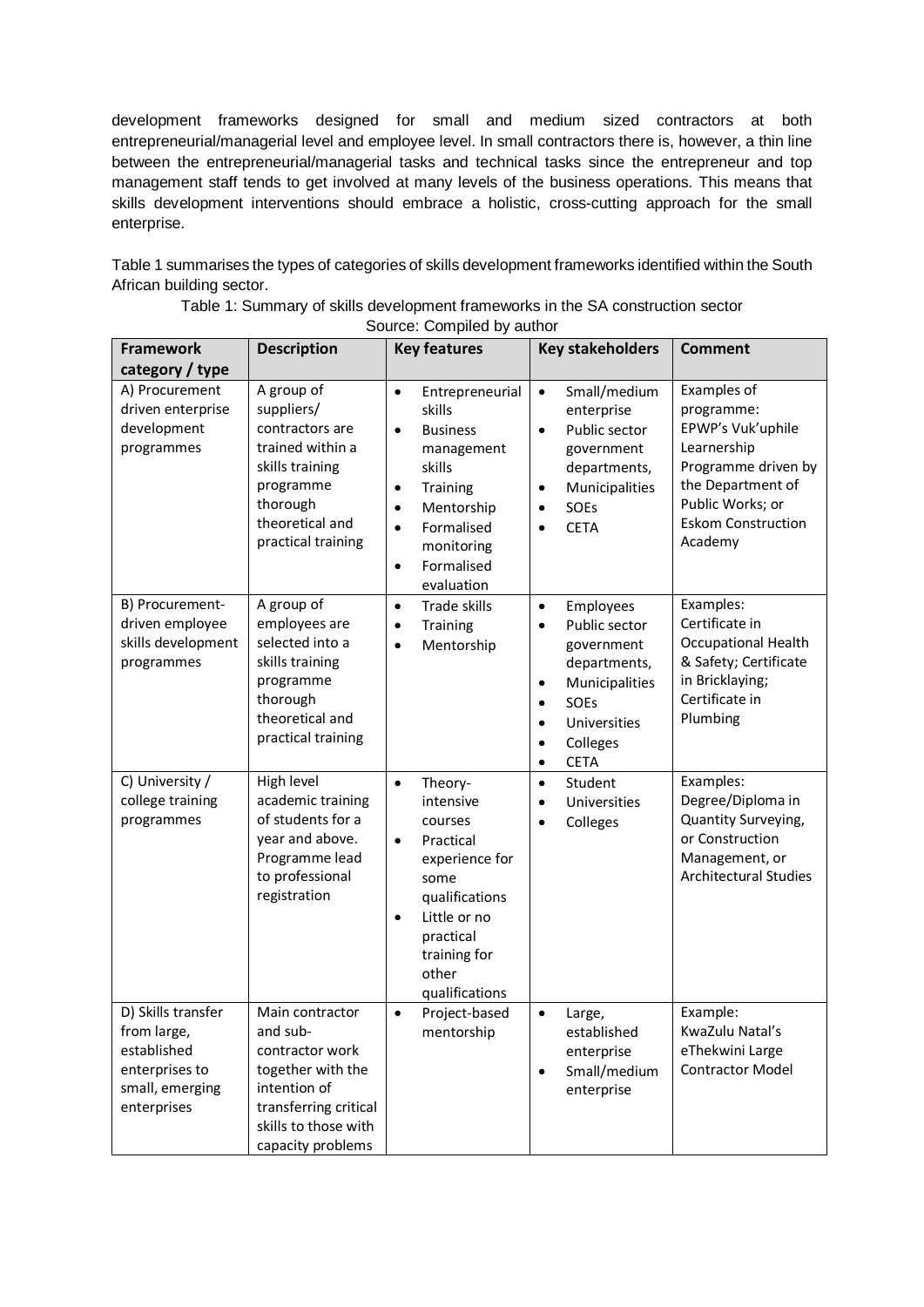| E) Programmes  | The programme       | Entrepreneurs   | $\bullet$ | Small/ medium | Example:                 |
|----------------|---------------------|-----------------|-----------|---------------|--------------------------|
| and courses    | introduces small    | in construction |           | enterprise    | Start and Improve        |
| designed to    | entrepreneurs into  | sector          |           | International | Your Green               |
| provide        | the green building  | ILO-accredited  |           | Labour        | Construction             |
| information or | sector and          | trainers        |           | Organisation  | <b>Business (SIYGCB)</b> |
| awareness on   | provides skills     |                 |           | (ILO)         |                          |
| green building | through a series of |                 |           |               |                          |
|                | training modules    |                 |           |               |                          |

Despite a number of contractor development programmes implemented in the construction sector in South Africa, Qongqo et al (Qongqo & Mphahlele, 2014) note that the impact of CDPs in terms of growth of contractors (as measured by upgrading to higher grades) is not significant. To improve this situation they recommend that the National Contractor Development Programmes (NCDP) Guidelines be fully adopted by CDPs (Qongqo & Mphahlele, 2014; NCDP, 2011). With improved compliance to the NCDP Guidelines it is foreseen that a significant potential exists for CDPs in the future (Qongqo & Mphahlele, 2014).

### **Skills development frameworks in the green building sector**

The construction and building sector in South Africa is recognised as one where a high level of green economy awareness has been created (International Labour Organisation (ILO), 2010). The sector has a potential to spread green practices over a broad area of the sector as opposed to just influencing limited individual projects. Thus, knowledge pertaining to green building in this sector is seen to be growing (International Labour Organisation (ILO), 2010).

Category E in Table 1 describes arguably the only training programme relevant to green building skills framework among many conventional frameworks. The content of 'Start and Improve Your Green Construction Business (SIYGCB)' training programme is tailored specifically to address green/ sustainability issues that should be tackled by small construction contractors (International Labour Organisation (ILO), 2013b).

The objectives of the SIYGCB programme are to:

- enable local training providers to effectively and independently implement business start-ups and improvement training and related activities;
- enable potential and existing small businesses, both women and men, through the programme to start viable businesses and to create employment for others in the process;
- respond to business challenges in the construction and building environment with a view to environmental sustainability and green building best practice.

The paucity of skills development frameworks for green contractors in South Africa remains a concern that should be addressed in order to transit towards a thriving green building sector.

Green building projects have profound unique features when compared to conventional construction projects and these differences have implications for the skills development frameworks. In the main these differences relate to a contractual relationship between the Certificate Holder of the building system and the Licensee. The addition of the Agrément certificate into construction processes means the Certificate Holder will be involved in both the design and construction stages of the project. The implications of such additional role player in contractual arrangements need to be carefully considered. If the Certificate Holder is appointed as the main contractor the relationships are similar to those of conventional contract arrangement with the difference being that the Certificate Holder will now be responsible for aspects of the design. However, if the Licensee is appointed as a contractor then the contractual relationships will be such that the Contractor has a contract with the client, but the Certificate Holder is not absolved from liabilities attached to the certificate, such as system performance and quality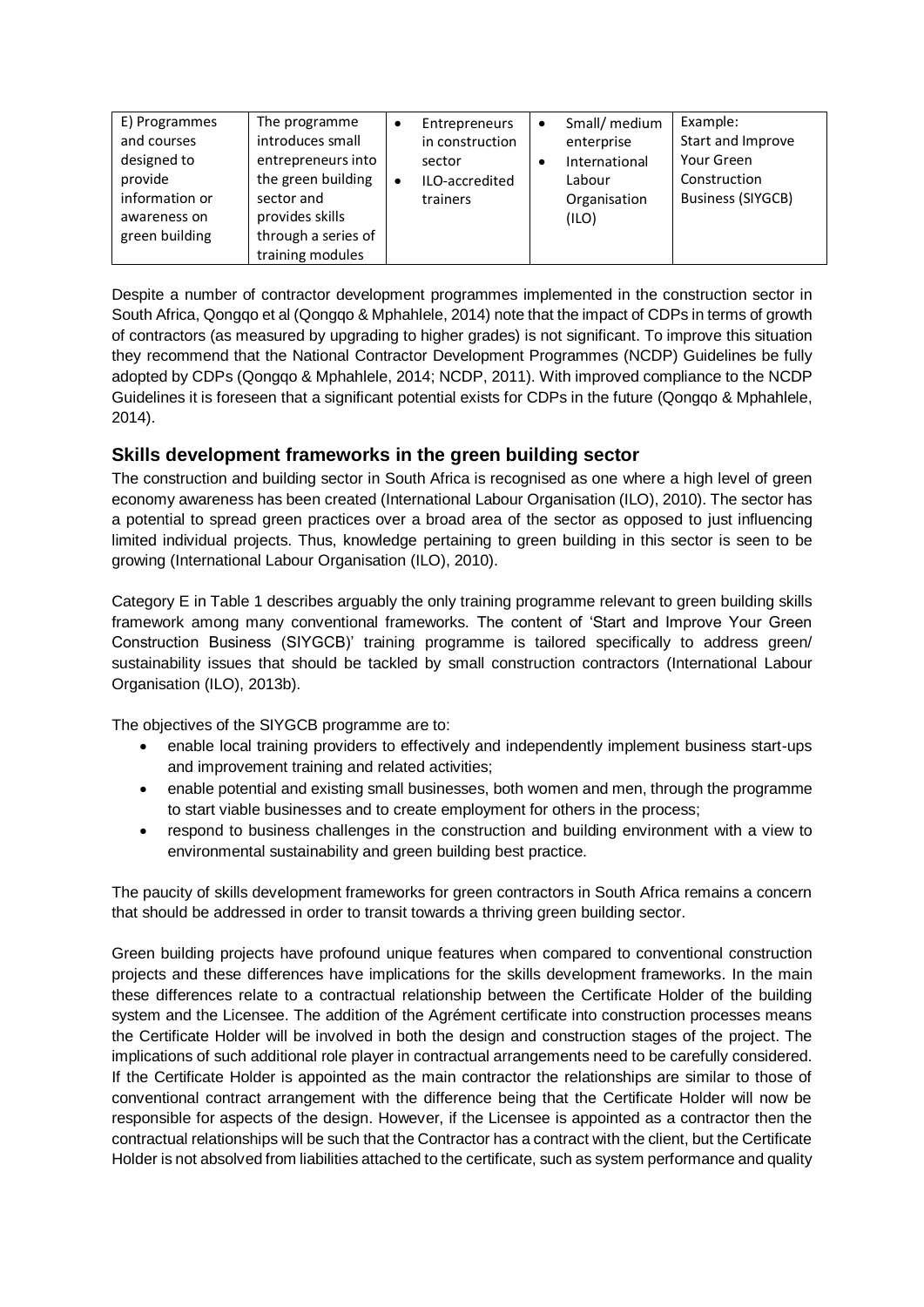assurance aspects. The training programme needs to clarify these relationships carefully among the role-players.

# **Proposed framework for skills development in green building**

Figure 1 illustrates the many components of the proposed skills development framework for a green contractor. The framework can be adapted to any green enterprise outside the construction and building sectors.



Figure 1: Proposed skills development framework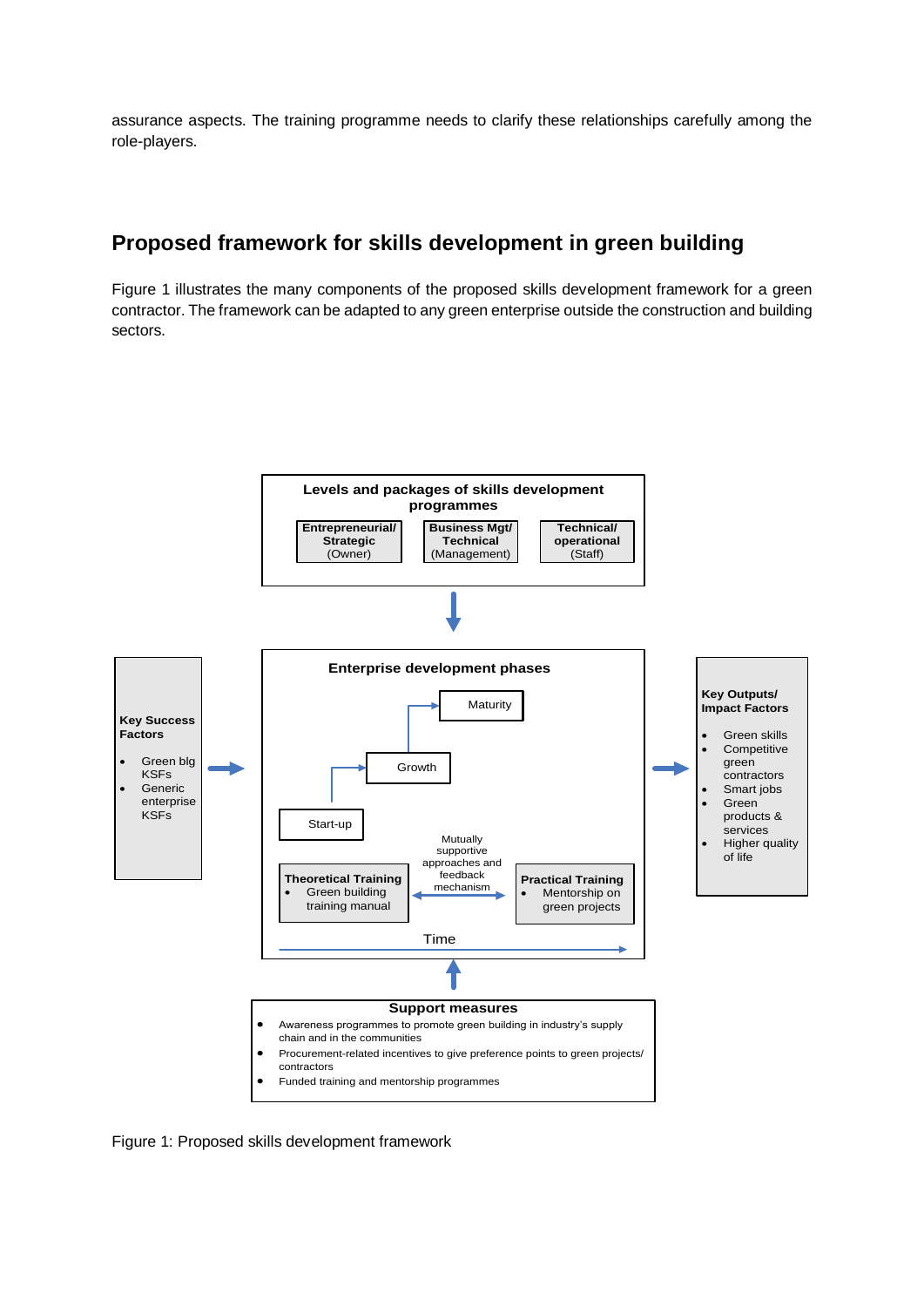#### **Development priority on key success factors**

The starting point of the proposed skills development framework for small green contractors is to understand the key success factors that should be mastered by a green contractor. Given the survivalist environment in which small contractors play, it is critical for the framework to prioritise marketing skills that will make them attractive to clients and partners in the green supply chain. The securing of profitable projects on a continuous basis should be of uppermost importance for a contractor to earn revenues. The structure of the green building sector, more so than the conventional building sector, tends to nurture very close relationships among the supply chain stakeholders, such as the building system owner, building designer, manufacturer and contractor (Dlungwana, 2014). Thus, when crafting a marketing strategy the small contractor should give a serious consideration to the key success factors, such as partnerships building, bidding strategy and competitive strategy. Other key success factors include cost and financial management, risk management, project management and quality management.

The training of green contractors should prioritise the above factors while continuing to take care of other generic business aspects, such as good human resource management, innovation and communication strategy.

#### **Skills training and mentorship**

Once the priority development areas have been outlined, the focus should be on structuring a skills development programme for the small contractor that addresses the key success factors through training and mentoring. Training should comprise a strong theoretical component which introduces the green building concepts, principles and practices. The training should be underpinned by the use usefriendly training manuals and other relevant tools. The theoretical training should be backed by a wellstructured mentorship based practical training that is linked to green projects. As advocated by Gibb (1996), learning should not only be theoretical in such a way that is distanced from the context. Learning should be experienced-based in order to be more meaningful to the learner. The proposed framework for skills development should be underpinned by a strong practical learning supported by trained and experienced mentors.

The content of the training programme should be carefully selected to address green building aspects as they pertain to small contractors in the sector. Since the green building is a new field of practice, training programmes put emphasis on communicating new concepts, business strategies and practices effectively to the learners.

#### **Alignment of training to enterprise development phases**

Skills development programmes should be relevant to the development phases of the enterprise by ensure that training is packaged appropriately. The enterprise at the start-up phase should not be given high-level training that is suitable for a mature enterprise which has the management systems in place as this may cause confusion and disillusionment to the learners. Similarly, training should be packaged carefully to address the specific needs of the business owner, management and staff. Skills development programme cannot be a silver bullet that hopes to address all the challenges with one approach. There should an effort to tailor training packages accordingly.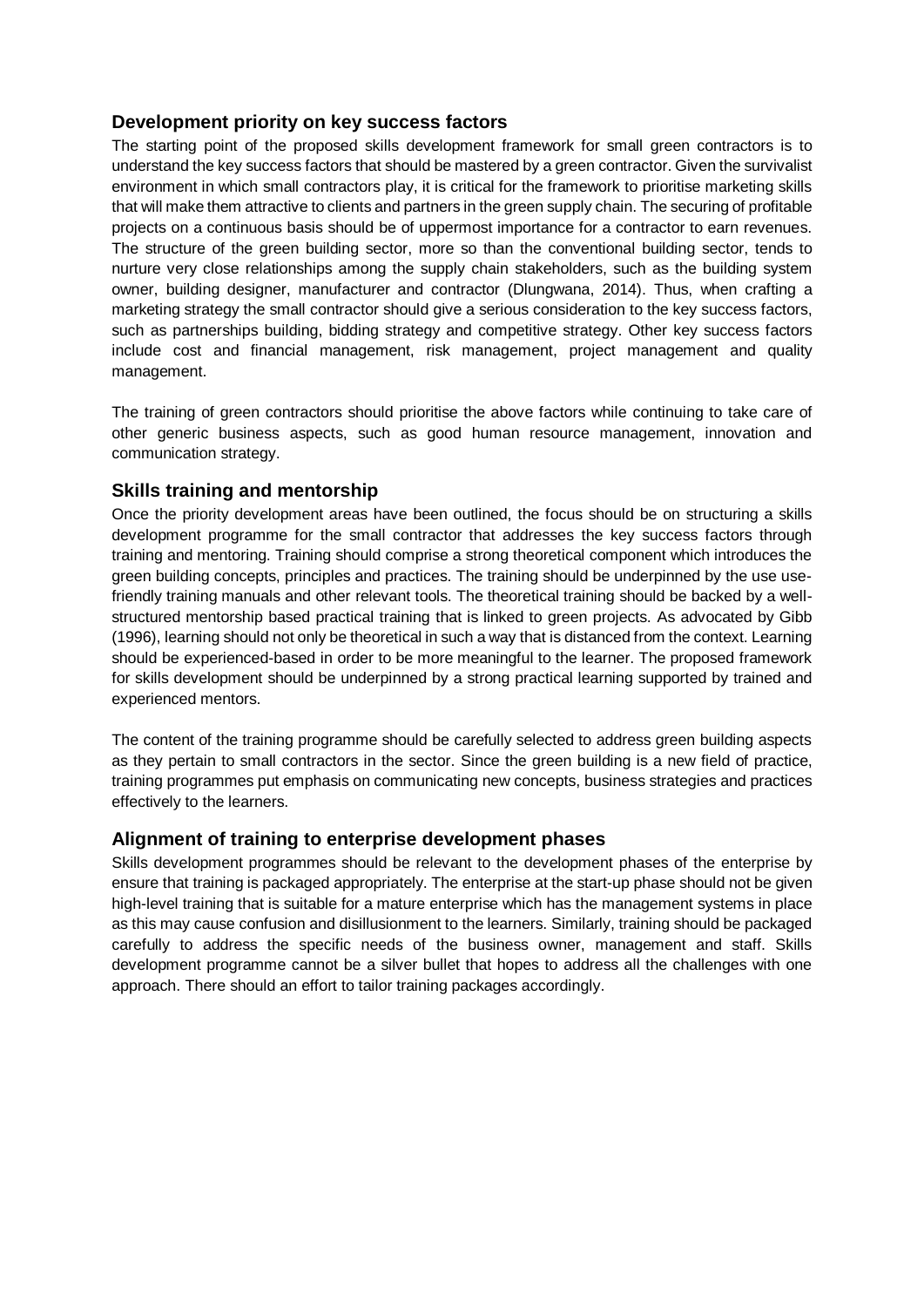#### **Support measures for skills development programmes**

The skills development programmes require a set of support measures from a number of green building sector stakeholders. Arguably, the most critical stakeholders are clients and consumers that procure and consume green building products and services. Some of the key support measures entail promotion of green building principles and practices through awareness and educational interventions, procurement measures aimed at promoting good industry practices and making available the resources to implement skills development programmes.

#### **Monitoring and evaluation of outputs and impact**

A major component of the skills development framework should comprise an effective system of monitoring and evaluating assessing whether training produces the intended outputs and impact. The expected range of outputs and impact include green skills for the enterprise's owner, management and staff, enhanced enterprise competitiveness in the market, smart jobs and green products and services.

#### **Towards skills development tools**

While the proposed skills development framework incorporates many best practices, it should be accepted that no single framework is suitable to resolve all the skills challenges experienced by the sector.

The sector use this generic framework to design tools tailored for enterprises at different stages of development. Such tools should be packaged to address requirements of people at different levels of the enterprise. Critically, the tools for monitoring and evaluation should be developed to assess progress made by the skills development programme.

# **Conclusion and future research**

This chapter covered a review of literature on the subject of skills development in South Africa generally and in the local construction sector in particular. Four different types of skills development frameworks prevailing in the traditional building sector were summarised. One framework relating to the green building sector was reviewed. A generic framework for developing contractor skills within the green building sector was also proposed and described.

Future research work is needed to customise the framework for green contractors according to the particular location of the contractor in the green supply chain and according to the development phase of the enterprise. Furthermore, there is need to develop refined skills development tools to address needs of an entrepreneur (strategic level), the management (operational/ tactical level) and the staff (technical level). It is by developing green skills across the green building value chain that we can begin to unlock the real potential for the green building economy.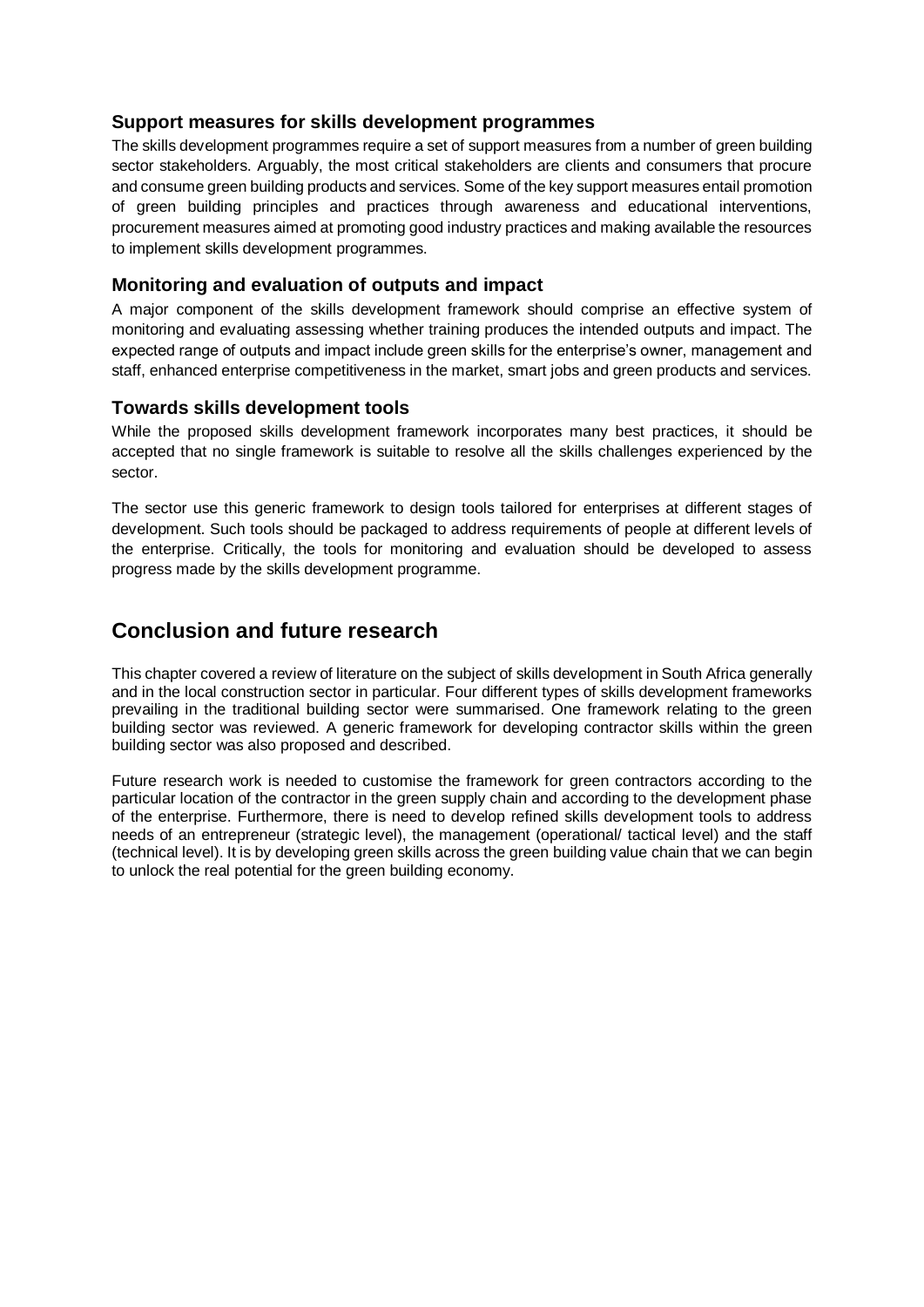## **References**

Barreira, J., Dhliwayo, S., Luiz, J., Naude, W., Urban, B. 2008. *Frontiers in Entrepreneurship, Book 1*. Ed: Boris Urban. Heinemann Publishers, Johannesburg.

International Research Council for Building and Construction (CIB), 2002. *Agenda 21 for Sustainable Construction in Developing Countries*, CIB/UNEP/CIDB/CSIR, Pretoria.

construction industry development board (cidb) , 2004. *South African Construction Industry: Status Report*. Pretoria. Accessible at [www.cidb.org.za](http://www.cidb.org.za/) . Accessed on 28 September 2017.

construction industry development board (cidb), 2007. *Skills for Infrastructure Delivery in South Africa*. Pretoria Accessible at [www.cidb.org.za](http://www.cidb.org.za/) . Accessed on 16 September 2017.

construction industry development board (cidb), 2009. *Status Quo Report: Contractor Development Programmes*. Pretoria. Accessible at [www.cidb.org.za](http://www.cidb.org.za/) . Accessed on 29 September 2017.

construction industry development board (cidb), 2011. *Contractor Skills Survey*. Pretoria. Accessible at [www.cidb.org.za](http://www.cidb.org.za/) . Accessed on 25 September 2017.

Dlungwana, S., 2011. Case study on managerial skills development project for small contractors in the Eastern Cape province in South Africa. In: Ben Obinero Uwakweh , Ed. *Innovation and Sustainable Construction in Developing Countries*, 1-3 November 2011, Hanoi, Vietnam. Construction Publishing House, 221-225.

Dlungwana, W.S., 2014. *The supply chain of innovative building technologies in South Africa and opportunities for small and medium-sized enterprises*. Dissertation (MSc Degree), University of Pretoria. Pretoria.

Department of Labour, 2010 *National Scarce Skills List*. Pretoria.

Department of Public Works, 2011. *Green Building National Framework*. Pretoria.

Gibb, A.A., 1997. Small Firms Training and Competitiveness. Building Upon the Small Business as a Learning Organisation. *International Small Business Journal,* (1997), 13-29.

Green Building Council of South Africa (GBCSA), Association of South African Quantity Surveyors (ASAQS), University of Pretoria (UP), 2016. *Green Building in South Africa: Guide to Costs and Trends*. Available at: [https://www.gbcsa.org.za/wp-content/uploads/2016/07/GreenBuildingBooklet](https://www.gbcsa.org.za/wp-content/uploads/2016/07/GreenBuildingBooklet-webfile.pdf)[webfile.pdf](https://www.gbcsa.org.za/wp-content/uploads/2016/07/GreenBuildingBooklet-webfile.pdf) Accessed on 16 September 2017.

International Bank for Reconstruction and Development/ The World Bank, 2014. Building Competitive Green Industries: The Climate and Clean Technology Opportunity for Developing Countries. Washington D.C. Available at [www.infodev.org](http://www.infodev.org/) Accessed on 25 November 2017.

International Labour Organisation (ILO), 2010. *Skills for Green Jobs in South Africa*. Geneva.

International Labour Office (ILO), 2011. Skills for Green Jobs - A Global View: Synthesis Report Based on 21 Country Studies. Geneva.

International Labour Organisation (ILO), 2013a. S*tart and Improve Your Green Construction Business (SIYGCB)*. Geneva.